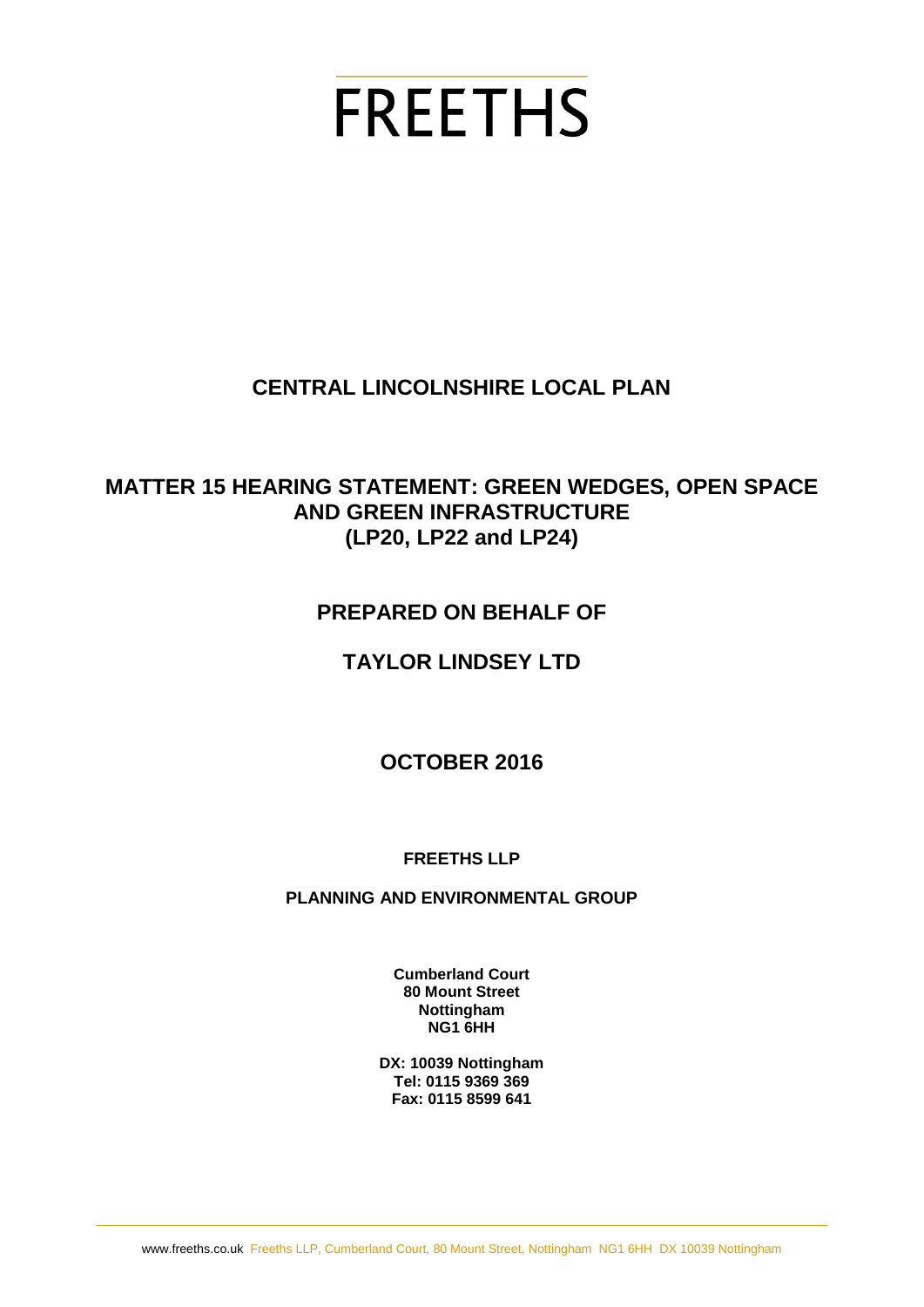#### **1. INTRODUCTION**

- 1.1. This Statement is prepared by Freeths LLP on behalf of our client Taylor Lindsey Ltd and is submitted as evidence as part of the Central Lincolnshire Local Plan Strategy examination. Taylor Lindsey Ltd is promoting a number of sites for development within the administrative area of Central Lincolnshire.
- 1.2. The issues covered by this Statement relate to Matter 15: Green Wedges, Open Space and Green Infrastructure of the 'Schedule of Matters, Issues & Question for Examination' dated 16/09/16 (updated 26/09/16) prepared by the Inspector and forming the basis of the Examination Hearings. This Statement responds specifically to questions 2, 6, 11 and 14 identified by the Inspector.

#### **2. COMMENTS**

# *Q2. Are the Green Wedge designations justified, effective and consistent with national policy? Are there any significant factors that indicate that any sites should not have been designated?*

2.1. The inclusion of land at Urban Street, Bracebridge Heath (CL416) is not justified, effective or consistent with national policy. To avoid unnecessary repetition, see responses to Q6 below concerning this site.

## *Q6. What is the justification for including land at Urban Street, Bracebridge Heath (site CL416) within a Green Wedge?*

2.2. The site is partly brownfield and it's designation as a Green Wedge (GW) is disputed. A landscape review (Influence Report INF\_N0352-C R01 – May 2016) has been produced and previously submitted, concluding that the site (and adjacent Academy land) does not contribute to the purpose of the GW due to the content and context of the land's urban character. The report sets out that a more appropriate GW boundary would follow the southern edge of the playing fields and link round the eastern edge of the neighbouring Academy with the GW across South Common (see plan ref: N0352-C PL02 in the landscape review). Further, it should be noted that the Inspector reporting following the 2006 Local Plan Inquiry commented that development in this location would have limited impact in this regard and should not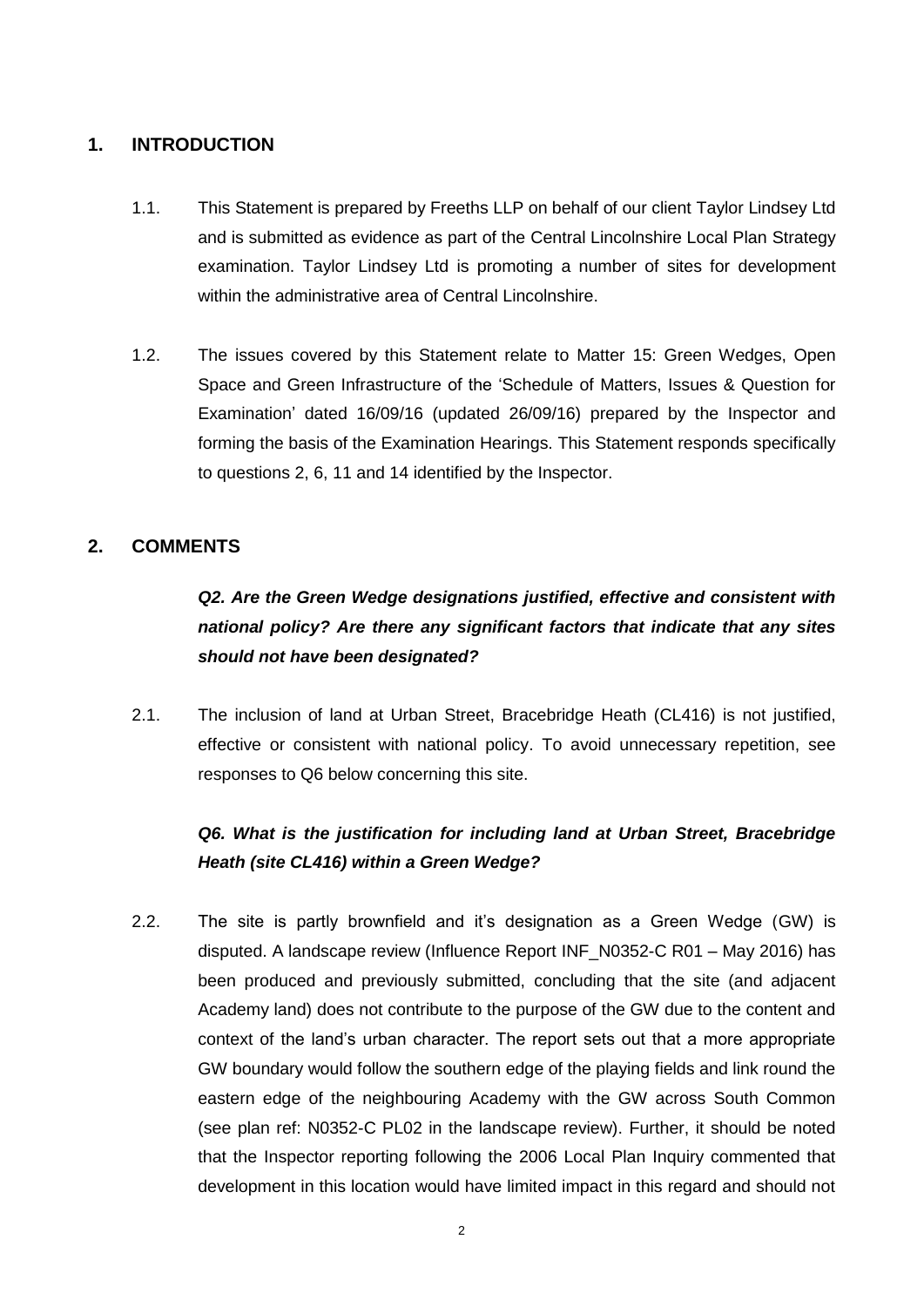therefore be a barrier to development. We consider the site is located within the urban framework, flanked by industrial units to the North, 3-storey school buildings and sports facilities to the East and residential development to the West and consequently making no meaningful contribution to landscape character or value it is appropriate to meet development needs.

2.3. Importantly the site has previously been considered suitable and appropriate for development but not allocated due to adequate supply in previous Local Plans. Extant residential planning permission exists to the southern portion of the site identified as CL813 in the Residential Allocations Evidence Report (April 2016).

## *Q11. What criteria have been used to inform the designation of land as 'Important Open Space'? Are they justified?*

2.4. Other than through a simple desktop review of existing local plans as noted in the Local Green Spaces and other Important Open Space Evidence Report, these allocations are not justified or evidenced in so far that there does not appear to be any assessment of purpose or character.

## *Q14. What is the justification for including land off Wolsey Way, Lincoln (site CL4432) as part of an area of Important Open Space?*

- 2.5. It's designation as an Important Open Space is disputed and does not appear to have been the subject of a detailed landscape assessment by the Council. An independent landscape review (Influence Report INF\_N0352-B R01 – May 2016) has been produced and previously submitted concluding that the site has no recreational value, being limited to merely providing an informal/trodden link between King George's (playing) Fields and Wolsey Way. It is also acknowledged that the site has no agricultural character or function and that it would not be appropriate for such uses to operate on the site given its size, location and urban context with development to three sides. The report sets out that an allocation as Important Open Space is not justified or evidenced and that in landscape and visual terms, this site makes no meaningful contribution that would warrant protection such that its development would be acceptable.
- 2.6. Furthermore, the Council's Residential Allocations Evidence Report (April 2016) acknowledges the site's overgrown nature but is incorrect in its assessment that 'it